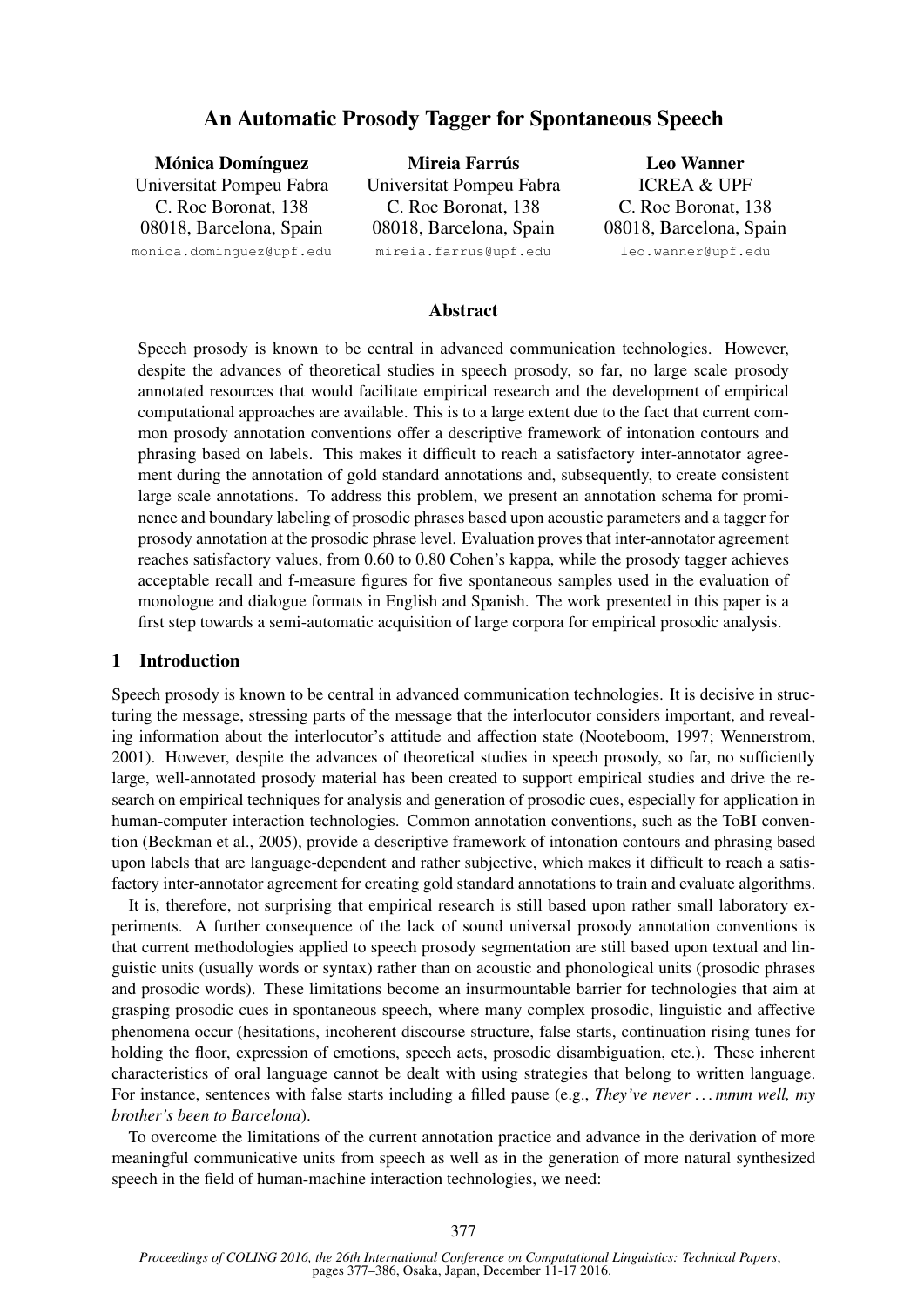- a parametric language-independent annotation schema of prosody at the acoustic level that can be used by computational models for automatic segmentation and prominence detection;
- prosody taggers and acoustic feature extractors that distill acoustic features from raw speech signals.

In what follows, we address both tasks. First, we present an annotation schema that is implemented as a modular script, deployed as an extended version of the Praat software (Boersma, 2001) into which a functionality for feature annotation and retrieval is incorporated. Such a feature annotation functionality contributes to the independent modular structure and also helps visualization and manual revision of the output within the same Praat environment. Then, we introduce our prosody tagger. Results on interannotator agreement and tagger performance compared to a baseline using only F0 cues show that our work is a relevant contribution to the state of the art in the field of speech prosody processing.

The rest of the paper is structured as follows. Section 2 provides an overview of the theoretical approaches in speech prosody, existing automatic tools for labeling prosody and a brief description of the Praat software used for the implementation of our prosody tagger. Section 3 describes the adapted methodology, which is based on theoretical studies of hierarchical prosody and the annotation schema used for manual annotation and for the implementation of the automatic prosody tagger. Section 4 covers the architecture and technical description of the prosody tagger and Praat's extended functionality developed for feature annotation. Section 5 discusses the inter-annotator agreement and evaluation of the performance of our methodology for automatic segmentation and prominence labeling at the prosodic phrase level. Finally, conclusions and future work are drawn in Section 6.

## 2 Related Work

Theoretical studies of speech prosody have claimed since the 1980's the hierarchical nature of prosodic events in self-contained units (Selkirk, 1984; Ladd, 2008; Gussenhoven, 1984). They describe intonation as a suprasegmental feature, which goes beyond textual segments and has its own structure and phonology. These theoretical studies, especially the one by Selkirk (1984), describe prosody as a hierarchical entity composed of embedded prosodic levels. In our work, we focus on the prosodic phrase (PPh) and the phenomenon of prominence at the PPh level. Our interest in the PPhs stems from the fact that the PPh level has been shown to correlate with the extended thematic structure advocated by Mel'čuk (2001); see, e.g., Domínguez et al. (2014).<sup>1</sup> This correlation proved to be instrumental for the prediction of expressive prosodic contours (Domínguez et al., 2016a).

Recently, a series of models for a computational representation of the intonation contour have been developed and made available in an open initiative for their comparison and further study under the Common Prosody Platform (CPP)<sup>2</sup> (Prom-On et al., 2016): the *Command-Response* (CR) model, the *Autosegmental-Metrical* (AM) model, the *Task-Dynamic* (TD) model and the *Target Approximation* (TA) model. However, these models are limited to a representation of fundamental frequency (F0) contours, which is known to be only one element of speech prosody (Tseng, 2004).

Regarding automatic annotation for prosody involving machine learning techniques,  $AuToBI<sup>3</sup>$  (Rosenberg, 2010) was the first publicly available tool to automatically annotate intonation (again, mainly F0 contours and also breaks) with ToBI labels (Silverman et al., 2010). However, AuToBI has several limitations. Thus, it outputs word-by-word annotation, which is a handicap for obtaining a higher-level representation. Furthermore, it is trained on an English corpus of broadcasting radio news, making it domain- and language-specific. In line with AuToBI, ANALOR<sup>4</sup> (Avanzi et al., 2008) is a tool for semi-automatic annotation of French prosodic structure, trained on a small corpus of radio broadcast.

This work is licenced under a Creative Commons Attribution 4.0 International License. License details: http:// creativecommons.org/licenses/by/4.0/

<sup>&</sup>lt;sup>1</sup>Contrary to other theories of information structure based upon simple theme-rheme division (Steedman, ), Mel'čuk (2001)'s extended thematic structure allows embeddedness of thematicity spans and propositions.

<sup>2</sup> http://commonprosodyplatform.org/

<sup>3</sup> http://eniac.cs.qc.cuny.edu/andrew/autobi/

<sup>4</sup> http://www.lattice.cnrs.fr/Analor.html?lang=fr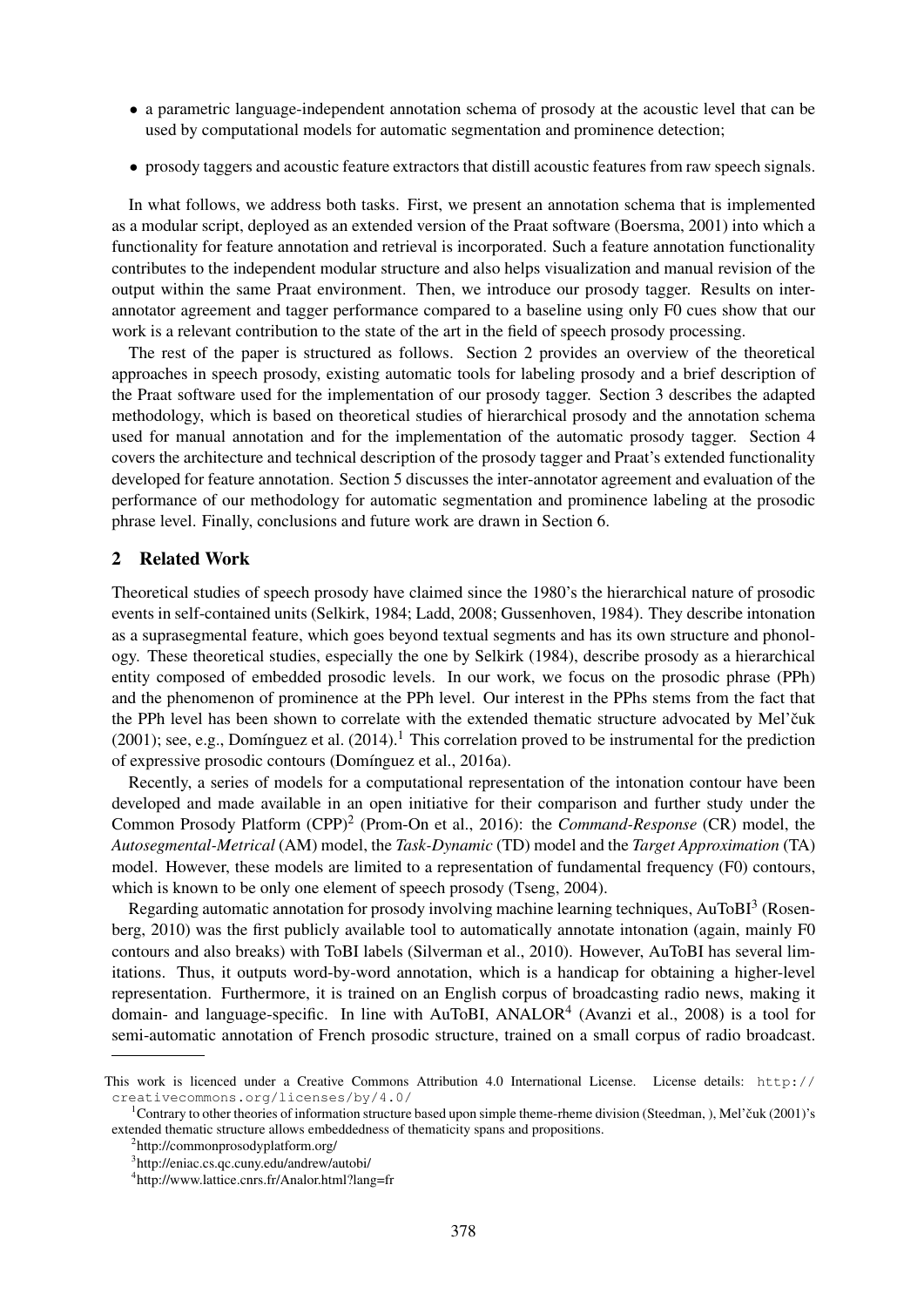Like AuToBI, it is domain- and language-specific, but it allows segmentation of an utterance into major prosodic units.

Praat (Boersma, 2001) is an open-source platform for phonetic research widely used by the speech community for annotation, analysis and synthesis purposes. Praat allows the annotation of sound files by means of tiers. Each tier, which is mapped to the whole time-stamp of the associated sound file, includes interval or point annotations that cannot overlap. Each annotation has a label and this label is the only information that can be included into any annotation. Since the labels cannot be extracted as objects in the main Praat window, no action can be scripted based upon smaller units than tiers. Notwithstanding, Praat is a powerful tool, user-friendly, programmable, freely available, running on many platforms, and actively maintained (Mertens, 2004). Due to all these characteristics, a number of Praat-based tools have appeared over the last decade, among them, e.g., ProsodyPro (Xu, 2013). However, many of these tools create a set of parallel tiers, assigning different labels to these tiers, and then, output extracted acoustic features in a text format for further processing using other platforms. For example, Praaline (Christodoulides, 2014) process the *txt* file externally using the R statistical package.

# 3 Methodology

The main goal of the present work is the development and implementation of a methodology that serves as a scaffolding upon which further improvements and empirical studies can be built upon. One of the requirements, as introduced before, is that this methodology is versatile in the sense that it is languageindependent and is able to describe prosodic cues in natural language using a parametric approach. A second goal of our work is to implement a prosody tagger embedded into a Praat-based platform that allows feature annotation and retrieval of any segment below the tier level. In what follows, we introduce the methodology used in the annotation and implementation of a prosody tagger following a discrete representation based upon normalized acoustic parameters (see Section 3.1). The specific annotation guidelines for manual annotation are detailed in Section 3.2. A technical specification of the implementation of the prosodic tagger is outlined in Section 4.

# 3.1 Acoustic Parameters in Prosodic Units

A key element in our methodology is the concept of prosody as a multidimensional acoustic entity, which involves F0, intensity, and duration acoustic elements. Our methodology involves a combination of normalized acoustic parameters that has been proven by recent studies to yield better results in the task of the prediction of prosodic labels (Domínguez et al., 2016b).



Figure 1: Example of prosodic units.

Figure 1 shows a snapshot of an instance of an utterance containing two propositions (in Mel'cuk (2001)'s terminology). The snapshot corresponds to a continuation rise (L H-H% according to the ToBI convention (Silverman et al., 2010)) in the first proposition and a typical falling tune (H H-L%) in the second. Looking at the graphic representation of the intonation and intensity contours provided by the Praat algorithm, we can clearly observe how these lines form a homogeneous picture (marked by an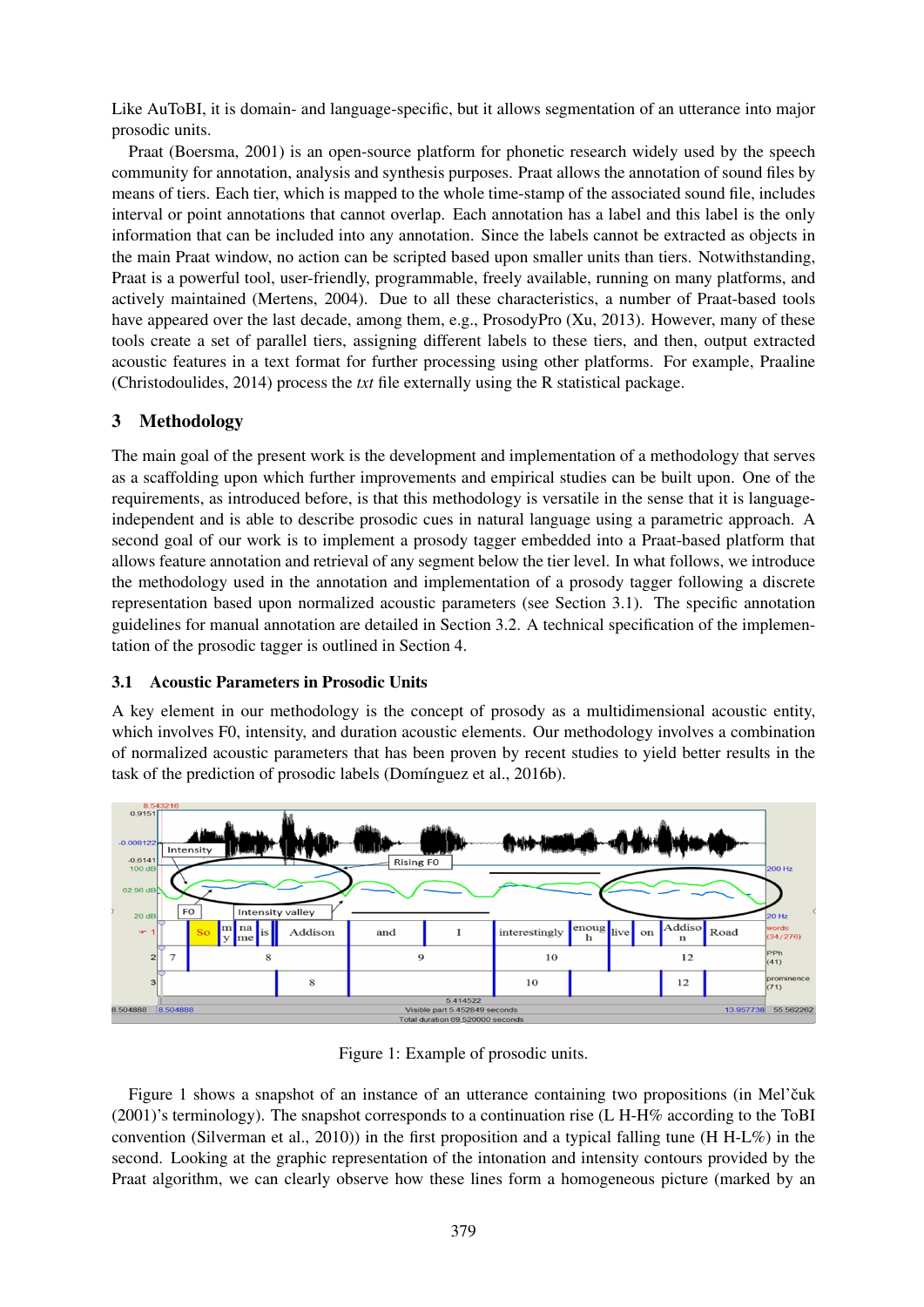ellipse in Figure 1) that corresponds exactly with the PPh division. Nevertheless, as we are dealing with spontaneous speech, there are some areas where the division is not that clear, as can be observed in the central part of the utterance. This homogeneity observed in Figure 1 (which is also auditorily perceived by an expert annotator) can be translated into a vector of normalized acoustic values, which are computed at different levels.

For the representation of the vectors, we adopt a practical approach based upon the actual functions already provided by Praat for speech signal processing. We establish different levels of abstraction, which do not strictly correspond to theoretical representations as such, but follow the idea that prosodic units to be tagged must follow a certain parametric logic in terms of positive or negative deviations at each level in their associated segments. Consequently, we consider as Level 1 (L1) the whole utterance or speech sample; as Level 2 (L2) each voiced segment within the utterance; Level 3 (L3) PPhs once they are segmented. Domínguez et al. (2016b) describe boundary tones in terms of a combination of normalized acoustic parameters, showing also that such a combination performs better than each acoustic element individually for the prediction of prosodic cues.

## 3.2 Annotation Guidelines

In this section, a set of guidelines for the annotation of prominence and boundaries at the PPh level is introduced. Since the corpus used for evaluation is spontaneous speech, which has inherent difficulties especially for segmentation, specific notes on how to proceed in controversial points are included in these guidelines.

A PPh is defined as a prosodic unit that forms a homogeneous unit in terms of F0 and intensity curves and is signaled by one or a combination of acoustic parameters as outlined in the previous section. A PPh is marked according to the following criteria:

- In case there is one or (usually) a combination of the following conditions: pause, final rising intonation, lengthening of the last word, sharp fall in intensity, a PPh boundary is to be marked.
- In terms of content packaging, a PPh must contain at least one complete concept (usually a predicate with its arguments) of a considerable length relative to the whole utterance and associated voiced segment respectively.
- In spontaneous speech, disfluencies such as disruptions, truncated phrases and hesitations may influence manual labeling of prosodic units. Therefore, all these events are to be included in the closest PPh, unless a pause precedes or follows such disfluencies.
- If the contour following an unvoiced phoneme (with *undefined* F0 value) is perceived as a continuation of the previous F0 contour (forming an homogeneous unit), no boundary is to be inserted. On the contrary, if the F0 contour is significantly different after the F0 phonemic disruption, a boundary is to be marked.

Prominence within each PPh is marked in accordance with the following criteria:

- Prominent words are defined as a combination of one or (usually) several of the following parameters: F0 peak, high intensity, longer duration within its PPh.
- At least one word must be labeled as prominent within each PPh.
- Perceived relevant content must not be used as a criterion to label prosodic prominence (e.g., in noun compounds, an element tends to be perceived more prominent as it carries the semantic meaning of the unit).
- $-$  If a combination of acoustic parameters occurs within a word,<sup>5</sup> this word should have more weight than another word showing, for example, an F0 peak and no other acoustic cue.

<sup>&</sup>lt;sup>5</sup>We refer to textual units in this case, as we are not aiming at segmenting prosodic words yet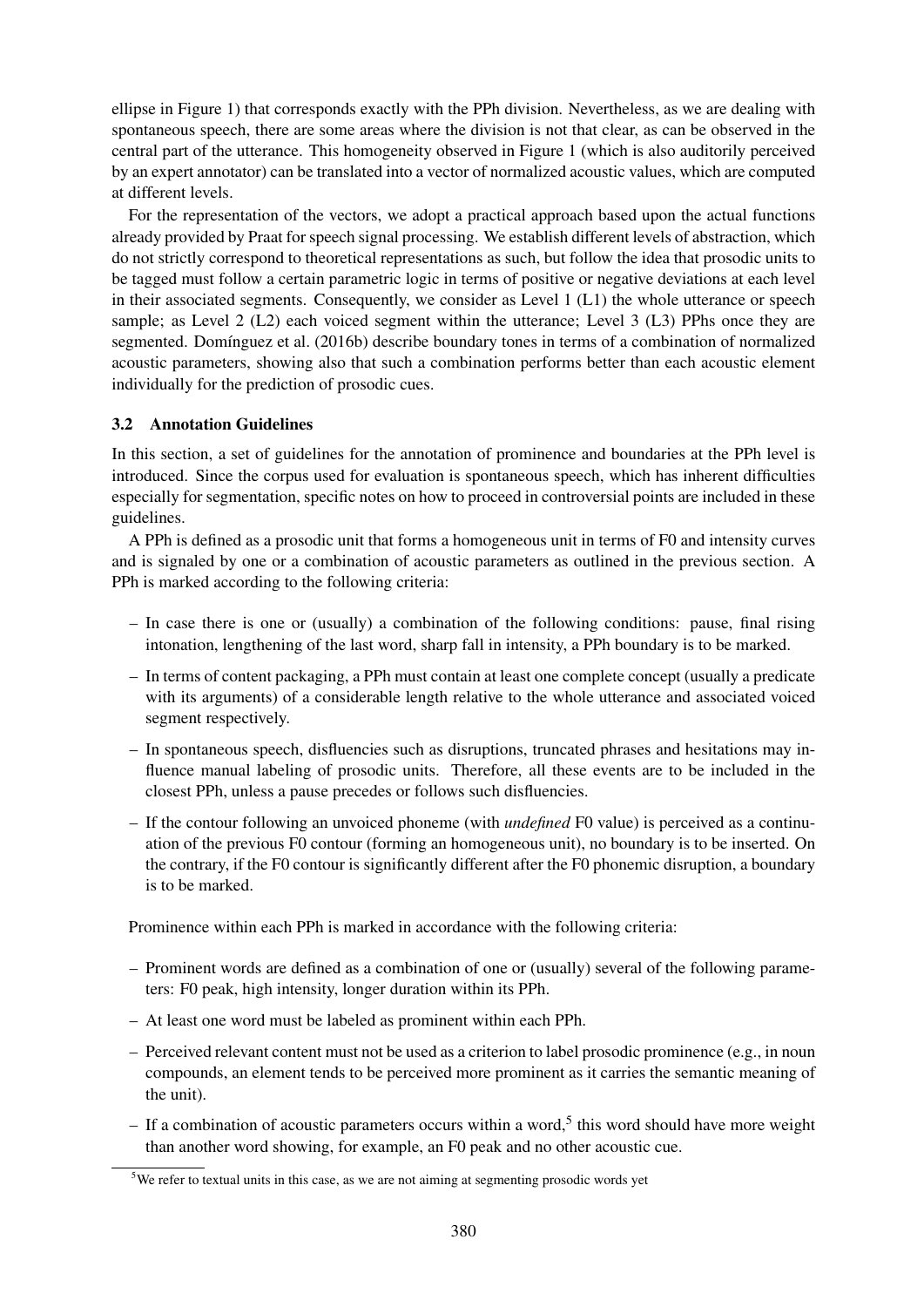

Figure 2: Prosody tagger's architecture.

## 4 Prosody Tagger Implementation

Our prosody tagger is available as a web service.<sup>6</sup> Any speech sample in *wav* format and associated *TextGrid* with word division can be uploaded, such that the segmentation into PPhs and prominence within the segmented PPhs is displayed on screen and also for download in TextGrid format. All scripts and the extended Praat version for feature annotation are also available under a Creative Common's license<sup>7</sup>.

The architecture of the prosody tagger has been conceived as a modular platform such that its optimization and further development (including prosodic word detection) can be attained focusing on specific intermediate steps within the whole pipeline. Acoustic information extracted from different modules is annotated in terms of feature vectors in each segment, including computed z-scores within different prosodic units (so far, from Levels 1 to 3), as introduced in previous sections. Those features can be visualized, retrieved and used for processing at any stage thanks to the extension for feature annotation performed on Praat. Acoustic parameters include, but are not limited to, F0, intensity and duration elements, as Praat allows extraction of a wider range of acoustic parameters (such as jitter, shimmer and pulses, among others).

Figure 2 sketches the modular architecture of the prosody tagger with two possible configurations: (i) Default 1: using only raw audio (as wav file), and (ii) Default 2: using both raw audio (wav file) and importing external word segmentation (in TextGrid format), which must be uploaded by the user. For the Default 2 configuration presented in this study, we have used for word segmentation the proprietary Automatic Speech Recognition system *Scribe*<sup>8</sup> by Vocapia Research.<sup>9</sup> The output of Scribe is converted from xml into TextGrid format. In what follows, a description of each module's functionality is outlined and annotated acoustic features are specified at each stage.

Module 1 uses the wav file and creates a TextGrid using the built-in function in Praat *To TextGrid (silences)*, which automatically detects unvoiced and voiced segments as intervals. Then, a pitch object and an intensity object are extracted from the sound file. The function *To IntensityTier (peaks)* is performed on the intensity object to select salient peaks. The F0 information is extracted at standard frame rates from the pitch object to associate extracted intensity peaks to the ones that involve F0; the distance between these peak candidates is also considered for syllable nuclei detection. A point tier is created and points matching the combination of intensity, F0 and time distance within each voiced segment are annotated. As features, absolute intensity, F0 and the associated voiced interval are stored in each point segment.

Module 2 makes use of the intensity object created in Module 1 to extract intensity valleys using the Praat function *To IntensityTier (valleys)*. Standard intensity frames are selected if their intensity z-score

<sup>6</sup> http://kristina.taln.upf.edu/praatweb/

<sup>7</sup> https://github.com/monikaUPF/modularProsodyTagger

<sup>8</sup> https://scribe.vocapia.com/; Scribe is currently run as a beta version.

<sup>&</sup>lt;sup>9</sup>http://www.vocapia.com/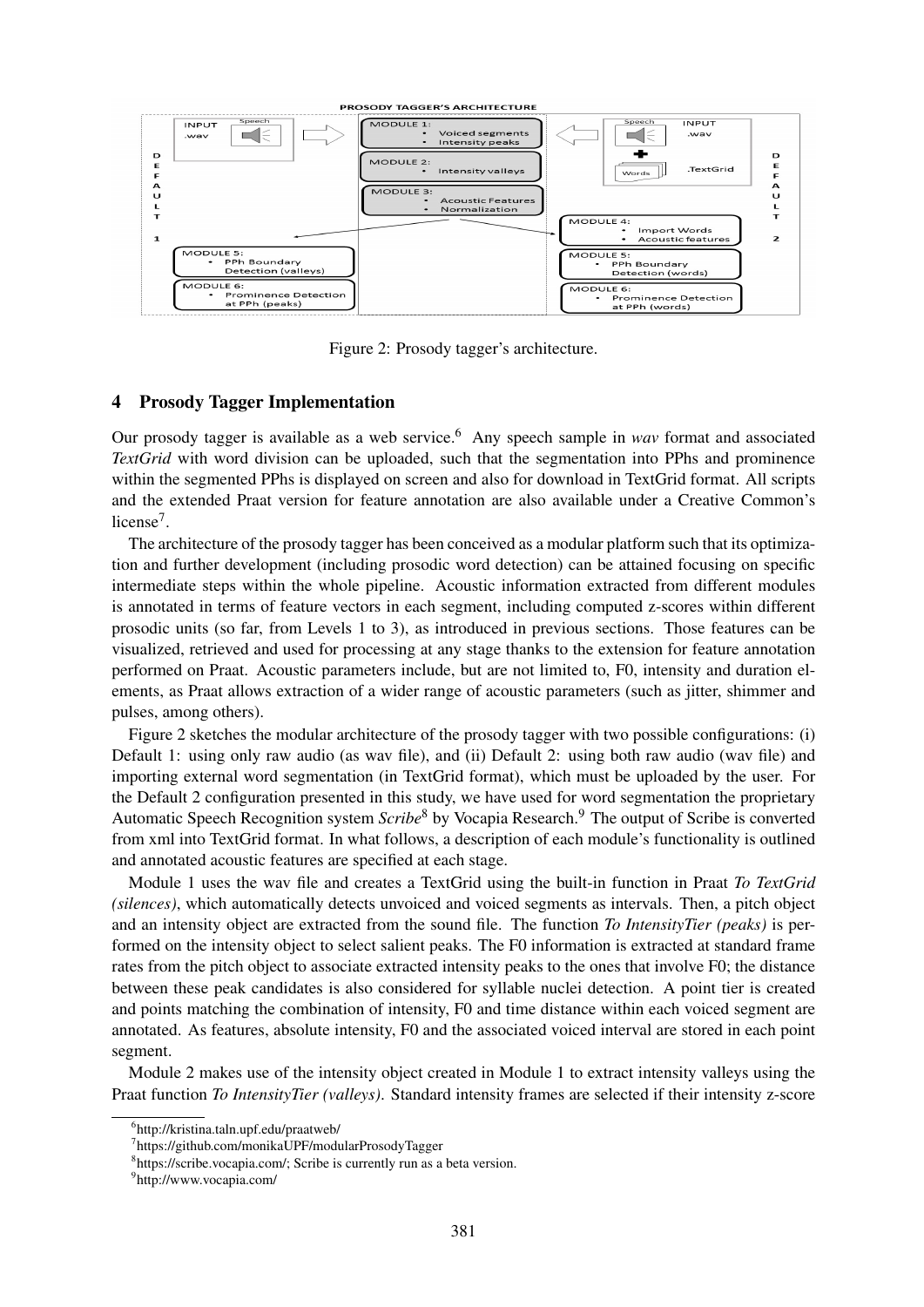

Figure 3: All modules' output for calculation.

(relative to L1) is lower than 0. Then, the lowest values in intensity relative to each voiced fragment (L2) are labeled in a new point tier taking into account the distance between them. Annotated features from this module are: intensity z-score relative to the whole sound (L1) and intensity z-score relative to the associated voiced segment (L2) at each valley point.

Module 3 extracts acoustic values, computes z-scores at available levels, and annotates results as features in each segment. At L1, mean and standard deviation of intensity and F0, together with duration for the whole file, are annotated. These values serve for calculation of z-scores at lower levels in the hierarchy. At L2, annotated features include both absolute values for F0, intensity and duration for further calculation of z-scores in peak and valley tiers (created in Module 1 and 2 respectively) and zscores derived from L1 values. In the peak and valley tiers, the distance to the previous point is also annotated as a feature. For the first point in the tier, the distance to the boundary of its associated voiced segment is specified as reference.

If a TextGrid with the word segmentation is available, Module 4 exports this tier and annotates features at each marked interval. Consequently, prominence predicted in Module 6 outputs prominent words if these segments are provided by the user. Extracted acoustic parameters and annotated features in this module include: (i) z-scores relative to their associated L2 voiced interval (the z-score values for intensity and F0 are extracted and annotated as features for each word segment obtained by Module 1); (ii) time landmarks, i.e., time of minimum value of intensity and maximum F0 within each word; (iii) duration: absolute duration of the word, and relative duration to the corresponding voiced segment and to the whole sample.

Module 5 uses voiced segments and valleys to predict PPh boundaries. They are derived from the information extracted in the L2 voiced/silence segments detected by Module 1 and from the valleys marked in Module 2. Valleys and peaks contained in each L2 voiced segment are looped in to find the smallest z-score values of intensity within each voiced range and measuring the distance of these valleys to the closest peaks. If the distance of one of the closest peaks is greater than or equal to 0.2 seconds, the z-score is among the minimum in the range, and F0 value is *undefined*, then a PPh boundary is marked.

Finally, Module 6 performs prominence detection on each PPh predicted in the previous module. If no word alignment is available, only syllable peaks predicted in Module 1 are used. Consequently, this module outputs prominent points that correspond to peak points in configuration 1 and prominent word intervals in configuration 2. For calculation of prominence, a combination of F0, intensity and duration cues are taken into account as described in Section 3. Figure 3 displays all tiers created by each module as described above for computation and the final output with the tagging of PPh boundaries and prominent words after the whole pipeline has been executed running a default 2 configuration.

## 5 Evaluation

A total of five different spontaneous speech samples are used in the evaluation, both for inter-annotator agreement and the prosody tagger's performance: three dialogues in Spanish and two monologues in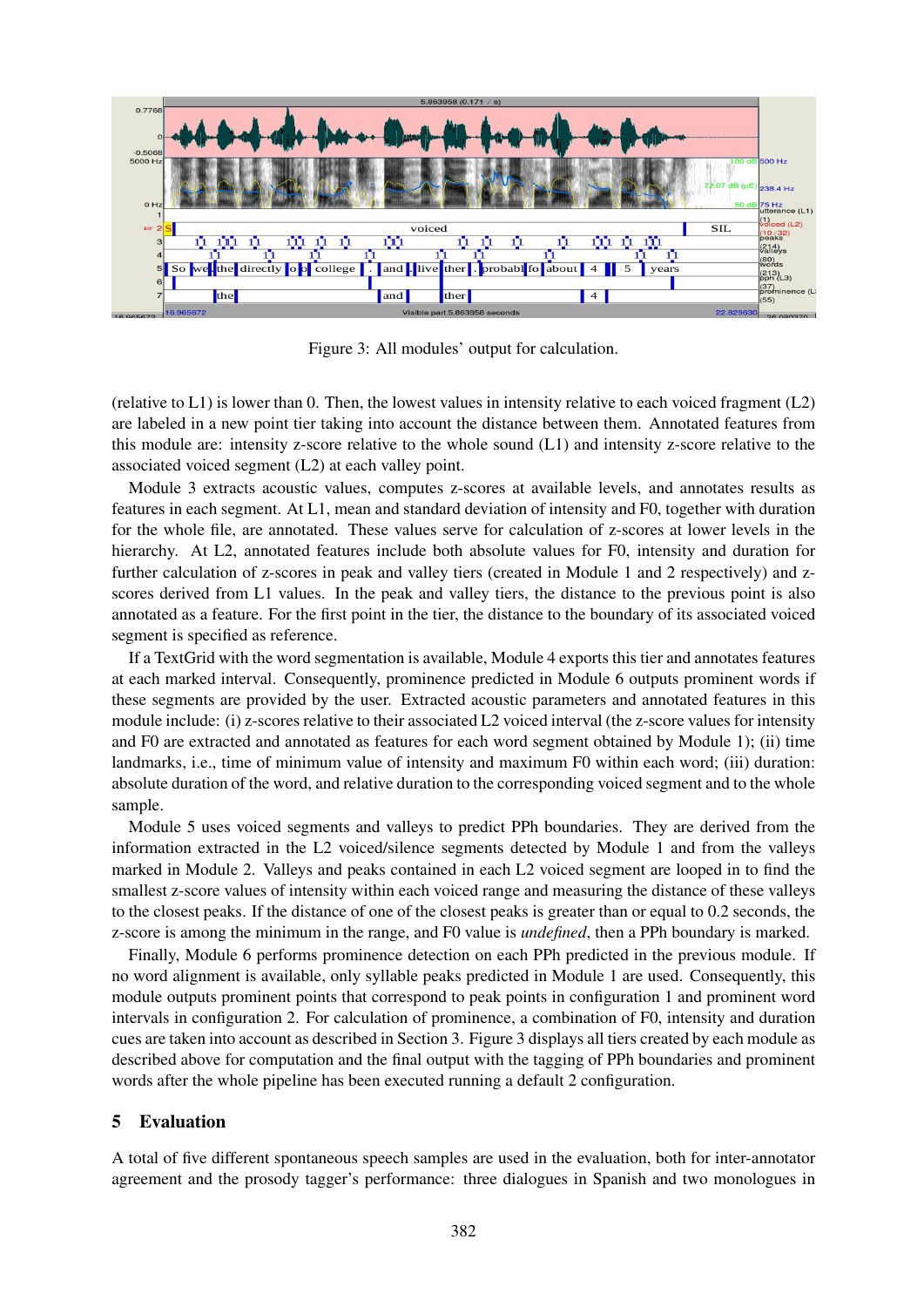American English. Table 1 shows the specific information details for each sample. Dialogues in Spanish are set in a medical context; a male doctor is involved in all of them talking to a patient. Gender is represented in all file names with the convention "f" and "m" for female and male respectively. Files "es 01mm" and "es 02mm" include the same speakers in the same conversational context, where a patient complains to the doctor, but in "es\_01mm", the doctor shows a negative response, while in "es 02mm", he acts in a comprehensive and pro-active way. Monologues in English are biographical introductions of the speakers (birthplace, family, recent activities, etc.). Original sound files, transcripts and annotations used in this evaluation will be made available upon request to the authors and acceptance of associated license terms.

|          |              | Length  |       |  |
|----------|--------------|---------|-------|--|
| Filename | Format       | Seconds | Words |  |
| es 01mm  | dialogue     | 36      | 196   |  |
| es 02mm  | dialogue     | 28      | 150   |  |
| es 03fm  | dialogue     | 152     | 545   |  |
| en 04m   | monologue    | 70      | 213   |  |
| en 05f   | monologue    | 30      | 282   |  |
|          | <b>TOTAL</b> | 316     | 1386  |  |

Table 1: Corpus used in evaluation.

| Filename    | Prominence | Boundary |
|-------------|------------|----------|
| es 01mm     | 0.55       | 0.98     |
| es 02mm     | 0.63       | 0.72     |
| es 03fm     | 0.51       | 0.78     |
| $en$ 04 $m$ | 0.72       | 0.93     |
| 05f<br>en.  | 0.69       | 0.70     |

Table 2: Inter-annotator agreement Cohen's kappa.

Two expert annotators, proficient in both English and Spanish, have independently labeled both speech samples following the guidelines outlined above in Section 3.2. Cohen's kappa (Cohen, 1960) has been calculated for inter-annotator agreement for each prominence and boundary labeling task. Evaluation is performed on the Default 2 configuration using word segmentation to facilitate the computation and objectiveness of the validation process. A baseline pipeline using only duration and F0 parameters for the same task has been implemented. Inter-annotator kappa results are presented in Section 5.1. The tagger's accuracy, precision and recall compared to the baseline is reported in Section 5.2.

### 5.1 Inter-annotator agreement

Table 2 provides kappa values for PPh boundary and prominence labeling of our corpus. If annotators label words that are part of the same prosodic word (e.g, they coincide in the final initial word boundary or are separated by a function word, which is usually unstressed), we count this as a partial match for the kappa computation. In order to count matches automatically under Praat, annotators are asked to insert interval boundaries duplicating the word boundaries which are automatically marked, so that we can compare boundary times for the computation of matches.

A kappa within the range of 0.6-0.8 (within a scale between 0 and 1) is considered *satisfactory*, and above 0.8 *perfect* (Cohen, 1960). In Table 2, kappa values that are in line with these thresholds are highlighted in bold for each task (i.e., prominence and boundary labeling within PPh level). Results prove that agreement ranges from 0.51 and 0.98. A higher agreement is observed in the boundary labeling task for all voice samples. No significant differences are observed between English and Spanish samples in boundary detection. However, in prominence labeling, two Spanish samples (files "es 01mm" and "es - 03fm") only reach a *moderate* agreement of 0.55 and 0.51 respectively and, in the overall picture, kappa values for prominence in Spanish are lower than those for English, which might be due to the dialogue format of the samples with shorter interventions, affective states displayed by participants (perceived emotional behavior conveyed by prosody) and quick turn movements between speakers. Nevertheless, we cannot infer that prominence annotation could be language-dependent as such: the corpus we use for evaluation is simply too small for such conclusions. Further research could exploit these techniques, or even a combination of semi-automatic annotation using the prosody tagger presented in this paper, to explore how linguistic parameters such as the discourse type (dialogue in Spanish versus monologue in English), register, gender or speaker idiosyncrasies may affect inter-annotator agreement and tagger's performance in this respect.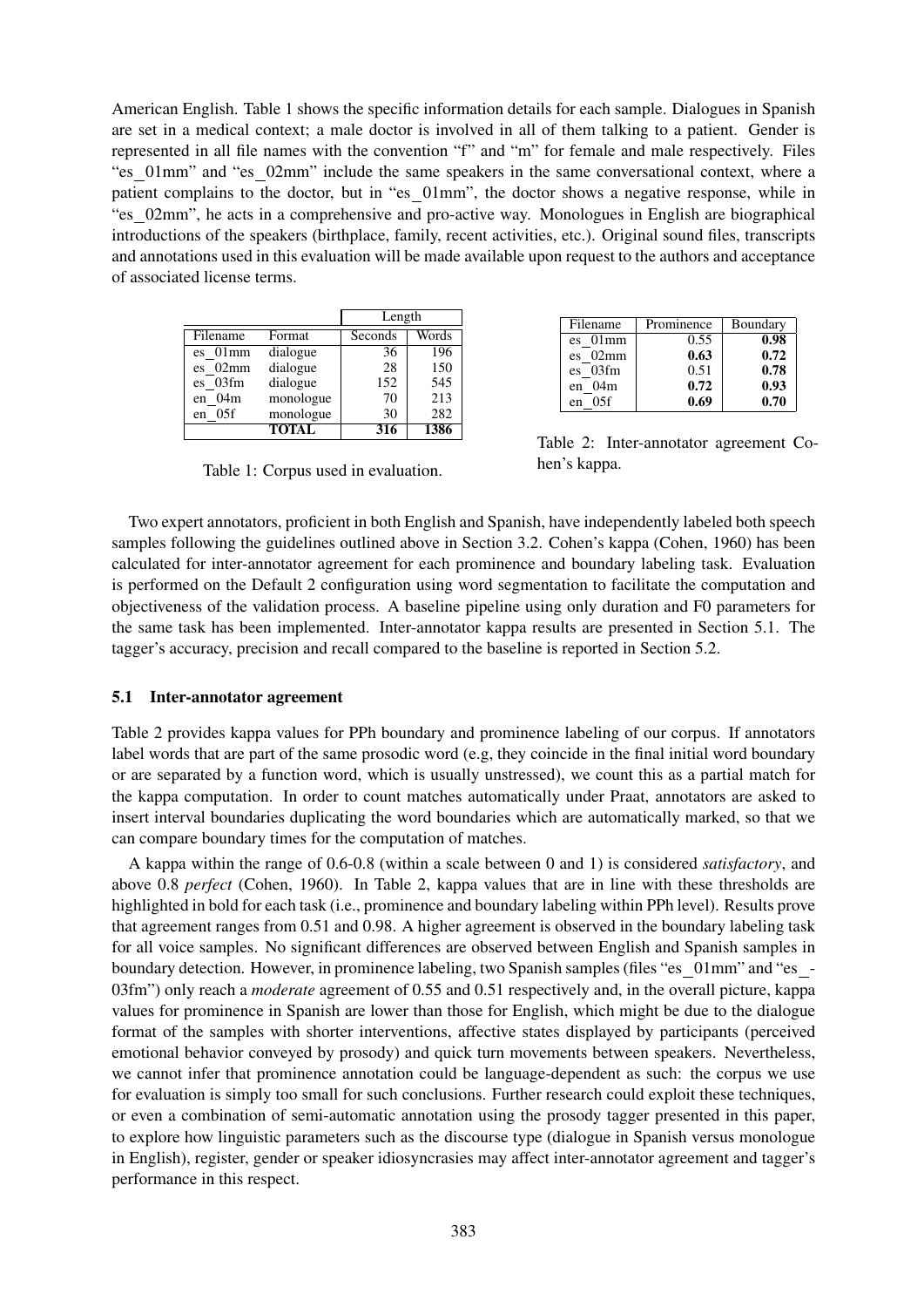#### 5.2 Automatic prosody labeling performance

In order to evaluate the performance of the automatic prosody tagger, we count as full matches those matches that have been labeled as full either by one or by both annotators. For prominence labeling only, we include into the match count also partial matches, i.e., words that coincide in one interval boundary or belong to the same prosodic word – as already done in the inter-annotator agreement exercise. Boundaries that match with a time margin of  $\pm 0.25$  seconds are considered to be partial matches. For PPh boundaries, we count it as a match (or true positive), if the automatic tool labels a boundary which has only been labeled by one annotator. Table 3 presents the accuracy, precision, recall and F-measure scores for full matches (F) and full and partial matches (F&P), both for the baseline and our tagger (recall that the baseline uses F0 only).

|                 | Accuracy |      | Precision |      | Recall |      | F-Measure |      |
|-----------------|----------|------|-----------|------|--------|------|-----------|------|
|                 |          | В    |           |      |        |      |           | В    |
| baseline $(F)$  | 0.83     | 0.89 | 0.49      | 0.88 | 0.22   | 0.28 | 0.30      | 0.42 |
| tagger $(F)$    | 0.84     | 0.88 | 0.52      | 0.58 | 0.32   | 0.43 | 0.36      | 0.55 |
| baseline (F&P)  | 0.90     | 0.90 | 0.84      | 0.88 | 0.37   | 0.28 | 0.51      | 0.42 |
| tagger $(F\&P)$ | 0.91     | 0.89 | 0.80      | 0.63 | 0.49   | 0.49 | 0.61      | 0.55 |

Table 3: Automatic prosody tagger's accuracy, precision and recall.

Table 3 shows that the prosody tagger performs at accuracy rates higher than 0.84 in both prominence (P) and boundary (B) detection tasks. The baseline achieves higher precision figures (especially in boundary detection) than our tagger. A closer look at the output reveals that the baseline marked only those boundaries that included a clear pause, i.e., "safe" candidates. In contrast, the tagger marked not only those clear pauses, but also more subtle boundaries that involved an intensity decrease and not necessarily a pause. On the other side, the tagger reaches considerably higher recall figures than the baseline for both prominence and boundary detection tasks. The F-measure figures show that overall, the tagger performs better. Still, since our methodology is based upon the deviation of normalized values, neutral speech might pose a problem when trying to tag both prominence and boundaries, as there is a tendency towards less variable prosodic cues in this register. Further empirical studies using a semi-automatic approach and optimization of the tagger are needed to have a deeper insight into this and other issues.

## 6 Conclusions

The integration of a parametric prosody annotation methodology into speech signal processing research is essential in order to reach a close to natural segmentation of spontaneous speech samples and to facilitate the task of the annotation of large corpora for training algorithms for the generation of expressive synthesized speech.

We presented an annotation schema that facilitates a hierarchical acoustic representation of prosody and a tagger that automatically tags speech samples in accordance with this schema. The rather high inter-annotator agreement figures show that our annotation schema is coherent and objective, i.e., does not depend on potentially subjective criteria of the individual annotators. Recall results surpassing the baseline prove that our automatic prosody tagger is flexible enough to support language independent speech signal analysis and detection of prominence and boundaries at the PPh level using a combination of acoustic features, rather than merely F0 contours, as previous empirical and theoretical studies claimed. Improved recall scores also indicate that the number of true positives from the total number of words which actually belong to the positive class, i.e., labeled as positive by the manual annotators, is much higher than the baseline's.

The present implementation may be extended for other applications or further smaller prosodic unit detection (such as prosodic words) due to its modular architecture and open-source philosophy. Moreover, this paper briefly presents an extended Praat functionality for feature annotation to provide easy access and manual revision of the tagger's output as well as retrieval of annotated features at any stage of the computation process. The modularity and prosodically-oriented methodology used in the development of the tagger provides a suitable framework for the deployment of more complex data-driven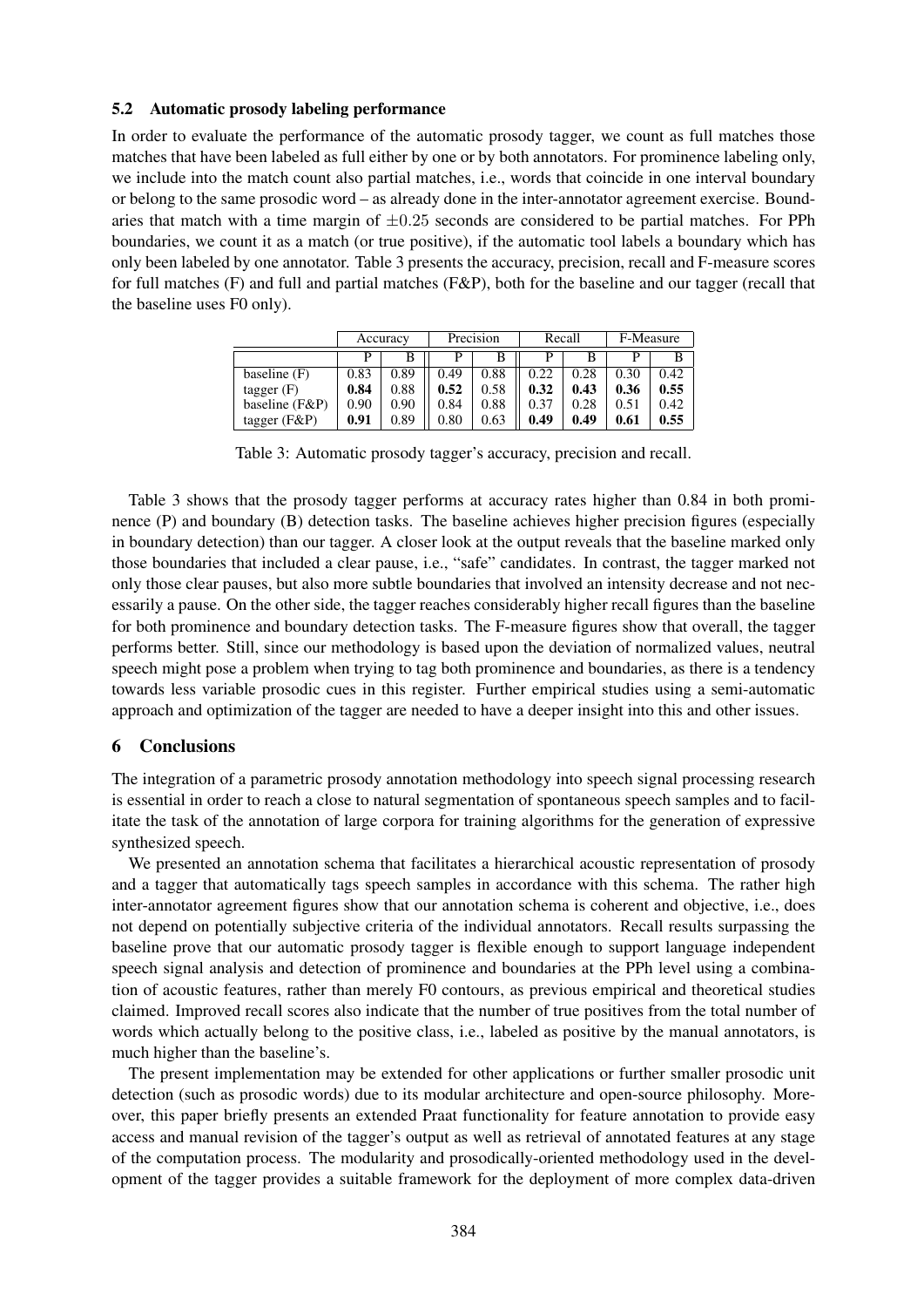approaches, which are able to learn from prosodic units instead of textual units, and thus, get closer to more natural and expressive results when applied to generation of prosodic cues.

All in all, the presented methodology and implementation serves as a platform upon which further research lines and experiments can be run to increase the knowledge in the area of speech technologies and test advanced implementations for human-machine interaction technologies. In the future, we plan to explore the re-implementation of the tagger as a neural network application. Extracted acoustic features combined with linguistic features such as part of speech tag, syntactic dependencies and communicative structure, will be put to the test to observe whether prediction is enhanced, as previously suggested by empirical studies such as (Domínguez et al., 2016b).

#### Acknowledgements

This work is part of the KRISTINA project, which has received funding from the *European Unions Horizon 2020 Research and Innovation Programme* under the Grant Agreement number H2020-RIA-645012. It has been also partly supported by the Spanish Ministry of Economy and Competitiveness under the Maria de Maeztu Units of Excellence Programme (MDM-2015-0502). The second author is partially funded by the Spanish Ministry of Economy and Competitivity through the *Juan de la Cierva* program. The authors also want to acknowledge Yvan Josse and Bianca Vieru from Vocapia Research for their support on speech to text scripts, and Iván Latorre and Joan Codina from Universitat Pompeu Fabra for their support on the implementation of Praat extension for feature annotation and the "Praat on the Web" tool.

#### References

- M. Avanzi, A. Lacheret-Dujour, and B. Victorri. 2008. ANALOR: A tool for semi-automatic annotation of french prosodic structure. In *Proceedings of the 4th International Conference on Speech Prosody*, pages 119–122, Campinas, Brazil.
- M. E. Beckman, J. Hirschberg, and S. Shattuck-Hufnagel. 2005. The original ToBI system and the evolution of the ToBI framework. In S A. Jun, editor, *Prosodic Typology – The Phonology of Intonation and Phrasing*.
- P. Boersma. 2001. Praat, a system for doing phonetics by computer. *Glot International*, 5(9/10):341–345.
- G. Christodoulides. 2014. Praaline: Integrating tools for speech corpus research. In *Proceedings of the 9th International Conference on Language Resources and Evaluation*, Reykjavik, Iceland.
- J. Cohen. 1960. A Coefficient of Agreement for Nominal Scales. In Sage Publications Inc., editor, *Educational and Psychological Measurement*, pages 37–46.
- M. Domínguez, M. Farrús, A. Burga, and L. Wanner. 2014. The Information StructureProsody Language Interface Revisited. In *Proceedings of the 7th International Conference on Speech Prosody*, pages 539–543, Dublin, Ireland.
- M. Domínguez, M. Farrús, A. Burga, and L. Wanner. 2016a. Using hierarchical information structure for prosody prediction in content-to-speech applications. In *Proceedings of the 8th International Conference on Speech Prosody*, pages 1019–1023, Boston, USA.
- M. Domínguez, M. Farrús, and L. Wanner. 2016b. Combining acoustic and linguistic features in phrase-oriented prosody prediction. In *Proceedings of the 8th International Conference on Speech Prosody*, pages 796–800, Boston, USA.
- C. Gussenhoven. 1984. *On the Grammar and Semantics of Sentence Accents*. Foris, Dordrecht.
- R. Ladd. 2008. *Intonational Phonology*. Cambridge University Press, Cambridge.
- I. A. Mel'čuk. 2001. Communicative Organization in Natural Language: The semantic-communicative structure *of sentences*. Benjamins, Amsterdam, Philadephia.
- P. Mertens. 2004. The Prosogram: Semi-automatic transcription of prosody based on a tonal perception model. In *Proceedings of the 2nd International Conference on Speech Prosody*, pages 549–552, Nara, Japan.